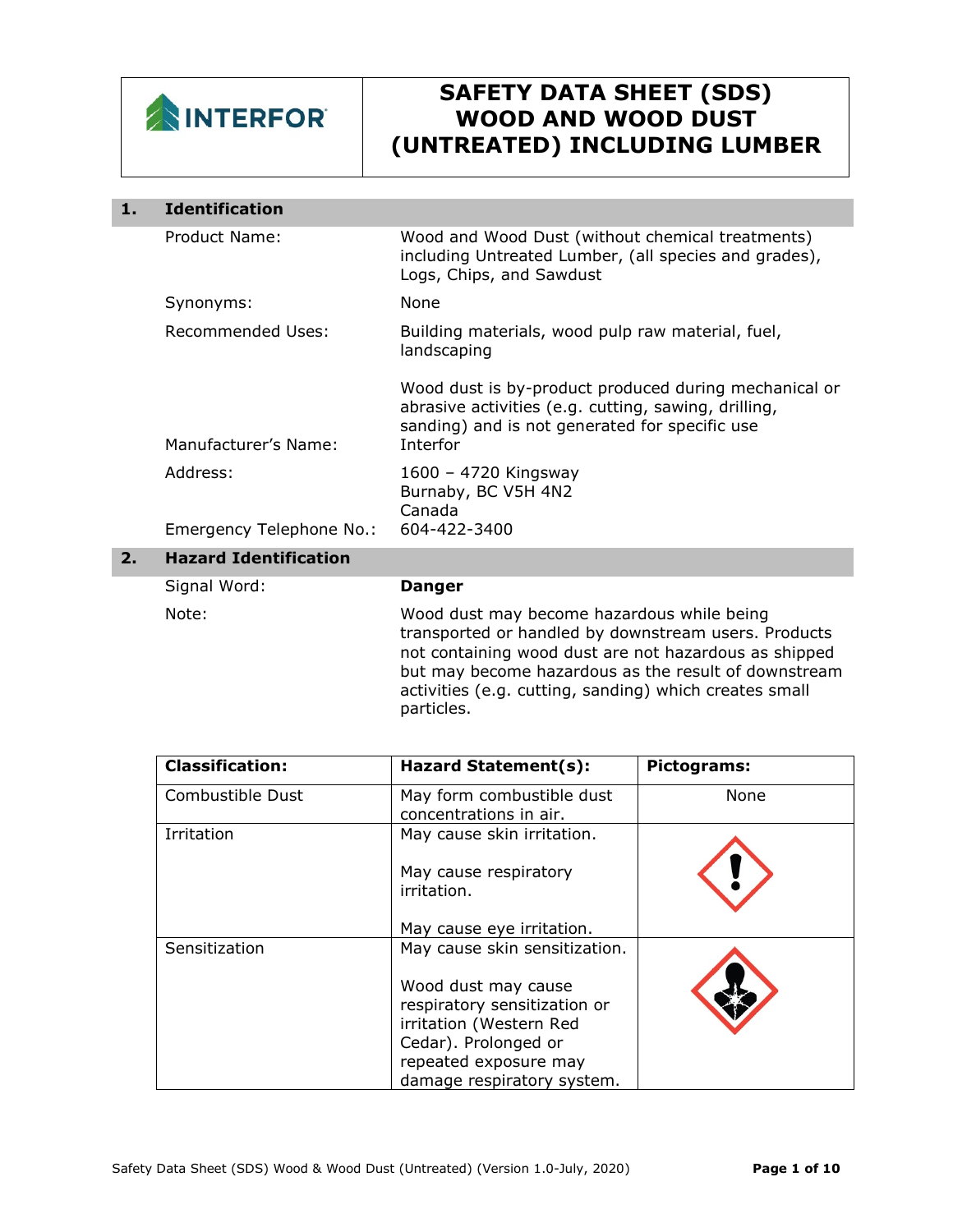

| 3. | <b>Composition/Information on Ingredients</b><br><b>Chemical Name:</b> | None                                                                                                                                                                                            |
|----|------------------------------------------------------------------------|-------------------------------------------------------------------------------------------------------------------------------------------------------------------------------------------------|
|    | Disposal:                                                              | Dispose in accordance with federal, state, and local<br>rules and regulations.                                                                                                                  |
|    |                                                                        | Call a poison control centre or doctor if you feel unwell.                                                                                                                                      |
|    |                                                                        | If inhaled and breathing becomes difficult, remove<br>person to fresh air and keep comfortable for breathing.<br>If symptoms persist, call a doctor or other qualified<br>medical professional. |
|    |                                                                        | Seek medical advice if skin irritation or eye irritation<br>persists.                                                                                                                           |
|    |                                                                        | If in eyes, rinse cautiously with water for several<br>minutes. Remove contact lenses, if present and easy to<br>do so. Continue rinsing.                                                       |
|    |                                                                        | If on skin, wash skin with plenty of soap and water.                                                                                                                                            |
|    | <b>Response Statements:</b>                                            | Remove contaminated clothing and wash before reuse.                                                                                                                                             |
|    |                                                                        | Take precautionary measures against static discharge.                                                                                                                                           |
|    |                                                                        | Keep away from sparks, flame, or other heat sources.                                                                                                                                            |
|    |                                                                        | Prevent dust release and accumulations to minimize<br>hazards.                                                                                                                                  |
|    |                                                                        | Wear appropriate protective equipment for skin or eye<br>exposures.                                                                                                                             |
|    |                                                                        | Use outdoors or in a well-ventilated area. In case of<br>inadequate ventilation, wear appropriate respiratory<br>protection.                                                                    |
|    |                                                                        | Avoid breathing dust.                                                                                                                                                                           |
|    | <b>Prevention Statements:</b>                                          | Do not handle until all safety precautions have been<br>read and understood.                                                                                                                    |
|    | Carcinogenicity                                                        | Wood dust may cause<br>nasopharyngeal cancer<br>and/or cancer of the nasal<br>cavities and paranasal<br>sinuses by inhalation.                                                                  |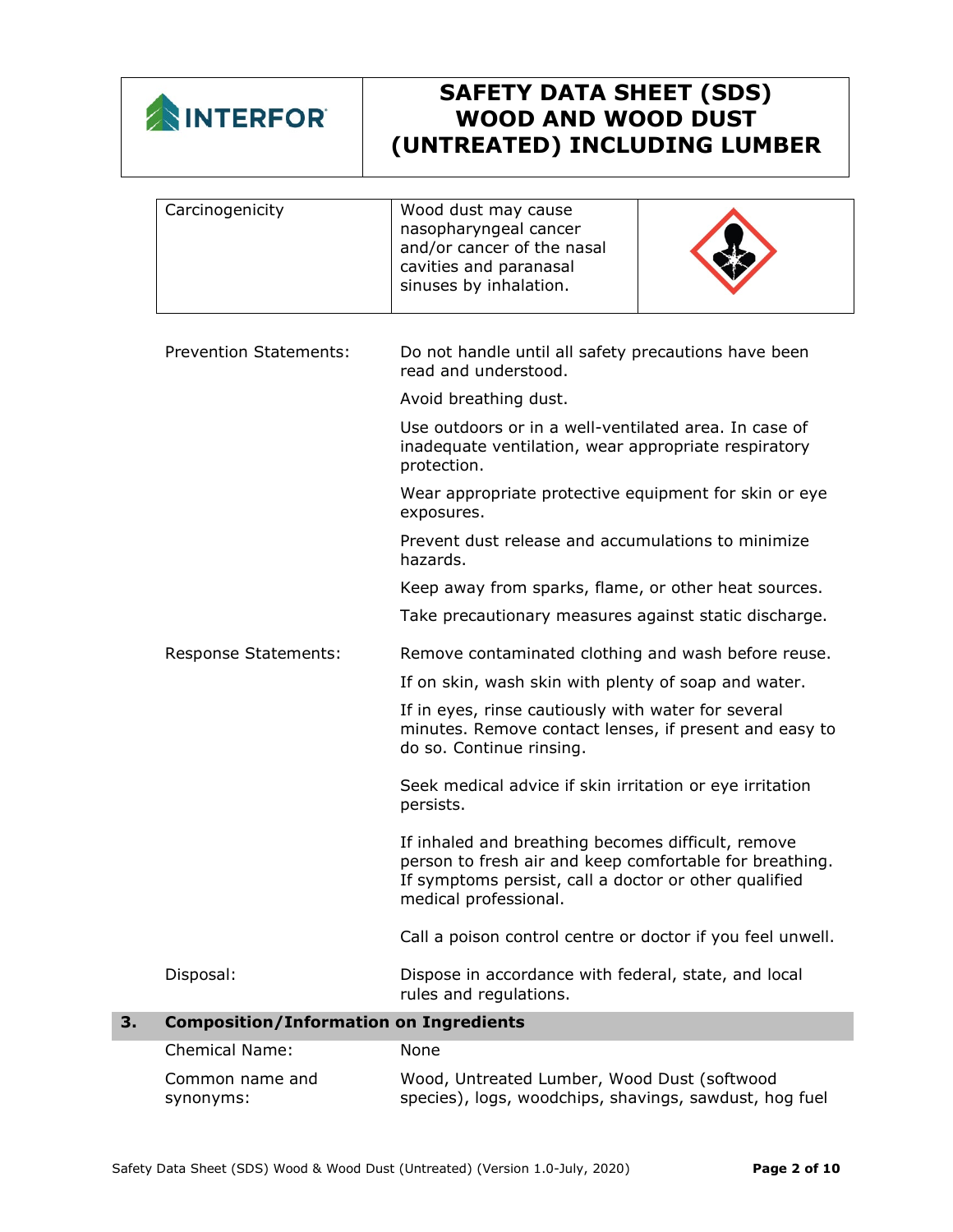| <b>NINTERFOR</b> |
|------------------|
|------------------|

|    | CAS #:                    | <b>None</b>                                                                                                                                                                                                                  |
|----|---------------------------|------------------------------------------------------------------------------------------------------------------------------------------------------------------------------------------------------------------------------|
|    | $\frac{9}{w}$ w/w:        | 100                                                                                                                                                                                                                          |
|    | Note:                     | Some untreated wood products including logs and<br>residuals may contain extraneous material such as soil<br>or rock fragments that may contain crystalline silica<br>particles.                                             |
| 4. | <b>First Aid Measures</b> |                                                                                                                                                                                                                              |
|    | <b>Exposure Route:</b>    | Treatment:                                                                                                                                                                                                                   |
|    | - Ingestion               | Not expected to be harmful.                                                                                                                                                                                                  |
|    | - Inhalation:             | Remove to fresh air. Seek medical attention if persistent<br>irritation, severe coughing or breathing difficulties<br>occur.                                                                                                 |
|    | - Skin Contact:           | Seek medical attention if rash, irritation, or dermatitis<br>persists.                                                                                                                                                       |
|    | - Eye Contact:            | Flush with water to remove dust particles. Remove<br>contact lenses if present and easy to do so. Avoid<br>touching or rubbing eyes to avoid further irritation or<br>injury. Seek medical attention if irritation persists. |
|    | <b>Symptoms/Effects:</b>  |                                                                                                                                                                                                                              |
|    | - Delayed                 | Wood dust Wood dust may cause nasopharyngeal<br>cancer and/or cancer of the nasal cavities and paranasal<br>sinuses by inhalation.                                                                                           |
|    | - Acute                   | Wood dust may irritate the skin, eyes, and respiratory<br>system. Dermatitis. Rash. Wood dust may obstruct the<br>nasal passages and could cause dryness of the nasal<br>passages, coughing, and sneezing.                   |

| 5. | <b>Fire-Fighting Measures</b> |                                                                                                            |
|----|-------------------------------|------------------------------------------------------------------------------------------------------------|
|    | Flash Point:                  | N/A                                                                                                        |
|    | Auto Ignition Temperature:    | Variable; typically, 400-500°F (201-260°C)                                                                 |
|    | <b>Extinguishing Media:</b>   | Water, carbon dioxide, foam, dry chemical. Ensure<br>extinguishing media appropriate for surrounding fire. |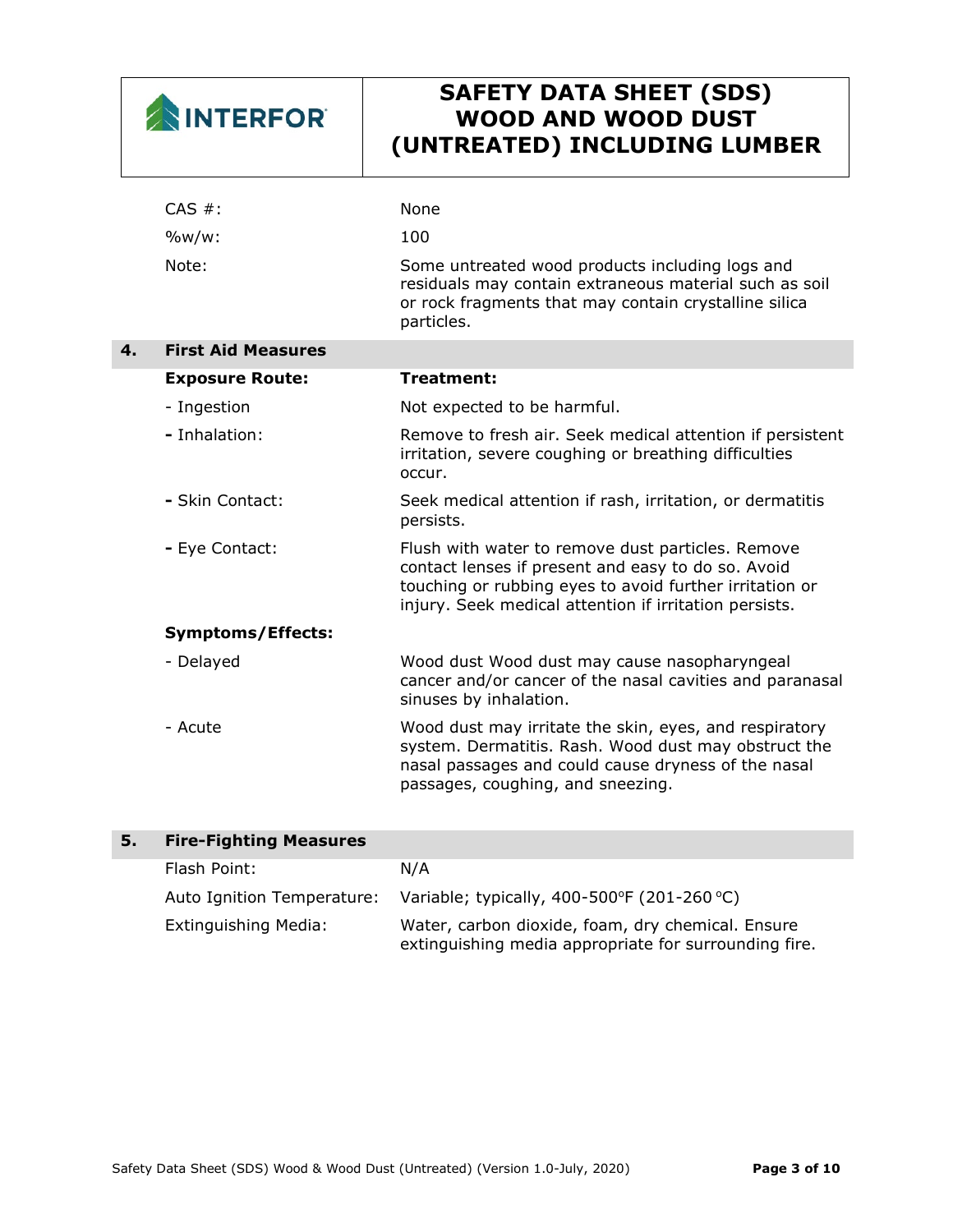| NINTERFORT |
|------------|
|------------|

|    | Specific Hazards,<br>Anticipated Combustion<br>Products: | Depending on moisture content, particle diameter and<br>concentration, wood dust may pose a flash fire or<br>deflagration hazard. If suspended in air in a wood dust<br>"cloud" in an enclosure or container and is ignited, an<br>explosion may occur due to the development of internal<br>pressure causing rupture. An airborne concentration of<br>40 grams (40,000 mg) of dust per cubic meter of air is<br>often used as the Minimum Explosible Concentration<br>(MEC) for wood dusts. |
|----|----------------------------------------------------------|----------------------------------------------------------------------------------------------------------------------------------------------------------------------------------------------------------------------------------------------------------------------------------------------------------------------------------------------------------------------------------------------------------------------------------------------------------------------------------------------|
|    |                                                          | Burning/smouldering wood and wood dust primarily<br>produce carbon oxides, but may release polycyclic<br>aromatic hydrocarbons, aldehydes, and terpenes.                                                                                                                                                                                                                                                                                                                                     |
|    | Special Protective<br>Equipment & Precautions:           | No special equipment necessary, self-contained<br>breathing apparatus is recommended for fire fighting.                                                                                                                                                                                                                                                                                                                                                                                      |
|    |                                                          | Clean regularly to prevent excessive accumulation of<br>wood dust.                                                                                                                                                                                                                                                                                                                                                                                                                           |
|    |                                                          | Ensure ventilation equipment is properly operating to<br>capture, transport, contain combustible dust while<br>controlling ignition sources. Reference NFPA 652<br>"Standard on the Fundamentals of Combustible Dust".                                                                                                                                                                                                                                                                       |
|    |                                                          | Use water to wet down wood and wood dust to reduce<br>the likelihood of ignition and the dispersion of dust into<br>the air.                                                                                                                                                                                                                                                                                                                                                                 |
|    |                                                          | Remove burned, charred, or wet dust to an open,<br>secure area after fire is extinguished.                                                                                                                                                                                                                                                                                                                                                                                                   |
| 6. | <b>Accidental Release Measures</b>                       |                                                                                                                                                                                                                                                                                                                                                                                                                                                                                              |
|    | Steps to be taken:                                       | Vacuum wood dust and damp mop wood dust residue.<br>Place recovered dust and residue in appropriate<br>container for disposal. Use approved respirator or face<br>mask when ventilation is not possible or sufficient or to<br>improve worker comfort.                                                                                                                                                                                                                                       |
| 7. | <b>Handling and Storage</b>                              |                                                                                                                                                                                                                                                                                                                                                                                                                                                                                              |
|    | Precautions for safe<br>handling:                        | Keep wood dust away from heat and ignition sources.<br>Avoid prolonged wood dust exposure to skin and<br>prolonged or repeated breathing of wood dust.                                                                                                                                                                                                                                                                                                                                       |
|    | Conditions for safe storage:                             | Store accumulated wood dust in well ventilated, cool,<br>dry place. Damp wood dust may self-heat.                                                                                                                                                                                                                                                                                                                                                                                            |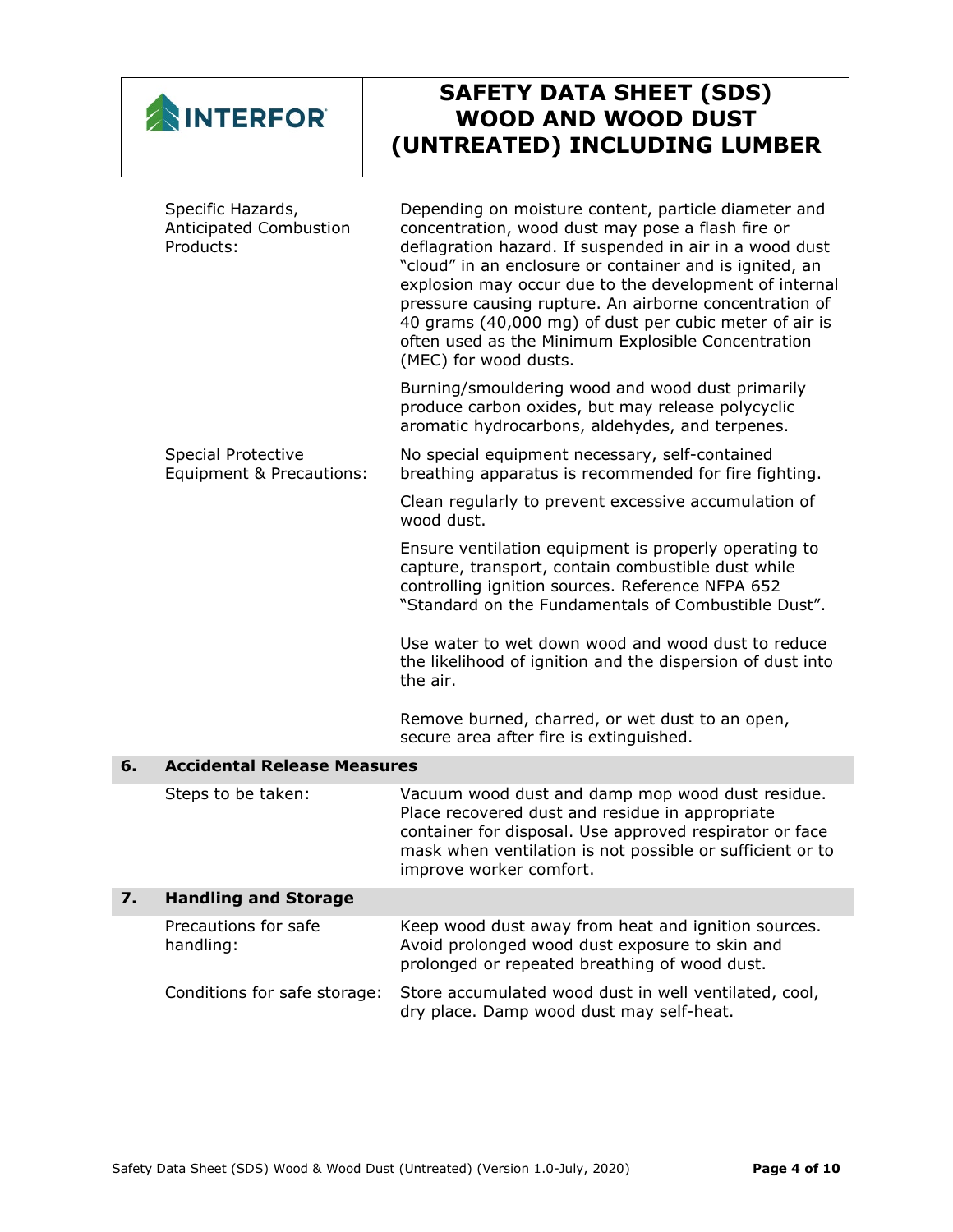

1000 square feet or 5% of total surface areas, which ever is lesser. Coarser material can not be allowed to build up to pose a fire risk.

OHA 5.81 – If combustible dust collects in a building or structure or on machinery or equipment, it must be safely removed before accumulation of dust could cause a fire or explosion.

### **8. Exposure Controls/Personal Protective Equipment**

Control Parameters:

| <b>Ingredient</b>               | <b>Agency</b>           | <b>Exposure Limit</b>                                   | <b>Comments</b>                    |
|---------------------------------|-------------------------|---------------------------------------------------------|------------------------------------|
| Wood (wood dust,<br>softwood or | <b>OSHA</b>             | PEL-TWA 15 mg/m <sup>3</sup><br>(see note *)            | Total Dust (PNOR)                  |
| hardwood, logs, wood<br>chips)  | <b>OSHA</b>             | PEL-TWA 5 mg/m <sup>3</sup><br>(see note $*$ )          | Respirable dust<br>fraction (PNOR) |
|                                 | <b>ACGIH</b>            | TLV-TWA $0.5 \text{mg/m}^3$<br>(Western Red Cedar)      | Inhalable fraction                 |
|                                 |                         | TLV-TWA 1 $mg/m3$<br>(all other species)                |                                    |
|                                 | Alberta                 | $0.5 \,\mathrm{mg/m^3}$ (Western<br>Red Cedar)          | <b>Total Fraction</b>              |
|                                 |                         | 5 mg/m <sup>3</sup> (all other<br>species)              |                                    |
|                                 | <b>British Columbia</b> | TWA 1 $mq/m3$<br>(Western Red Cedar)                    | Respirable fraction                |
|                                 |                         | TWA 2.5 mg/m <sup>3</sup> (non-<br>allergenic softwood) |                                    |

*Note \*: Specific OSHA PELs vacated when OSHA's 1989 Air Contaminants Rule was overturned by the U.S. Supreme Court in AFL-CIO v. OSHA, 965 F.2d 962 (11th Cir. 1992). The 1989 PELs were 5mg/m3 PEL-TWA and 10 mg/m3 STEL (15 min), all softwood and hardwood except Western Red Cedar. Wood dust is now regulated by OSHA as "Particulates Not Otherwise Regulated" (PNOR). Some states may regulate wood dust PELs in state plans. Additionally, OSHA has indicated that it may cite employers under the OSH Act general duty clause in some circumstances.*

Engineering Controls: Provide local exhaust if possible so that exposure limits are met and to prevent wood dust accumulation in general work area. Provide good general or local ventilation in processing and storage areas. Ground all equipment in and around wood dust to prevent static sparks.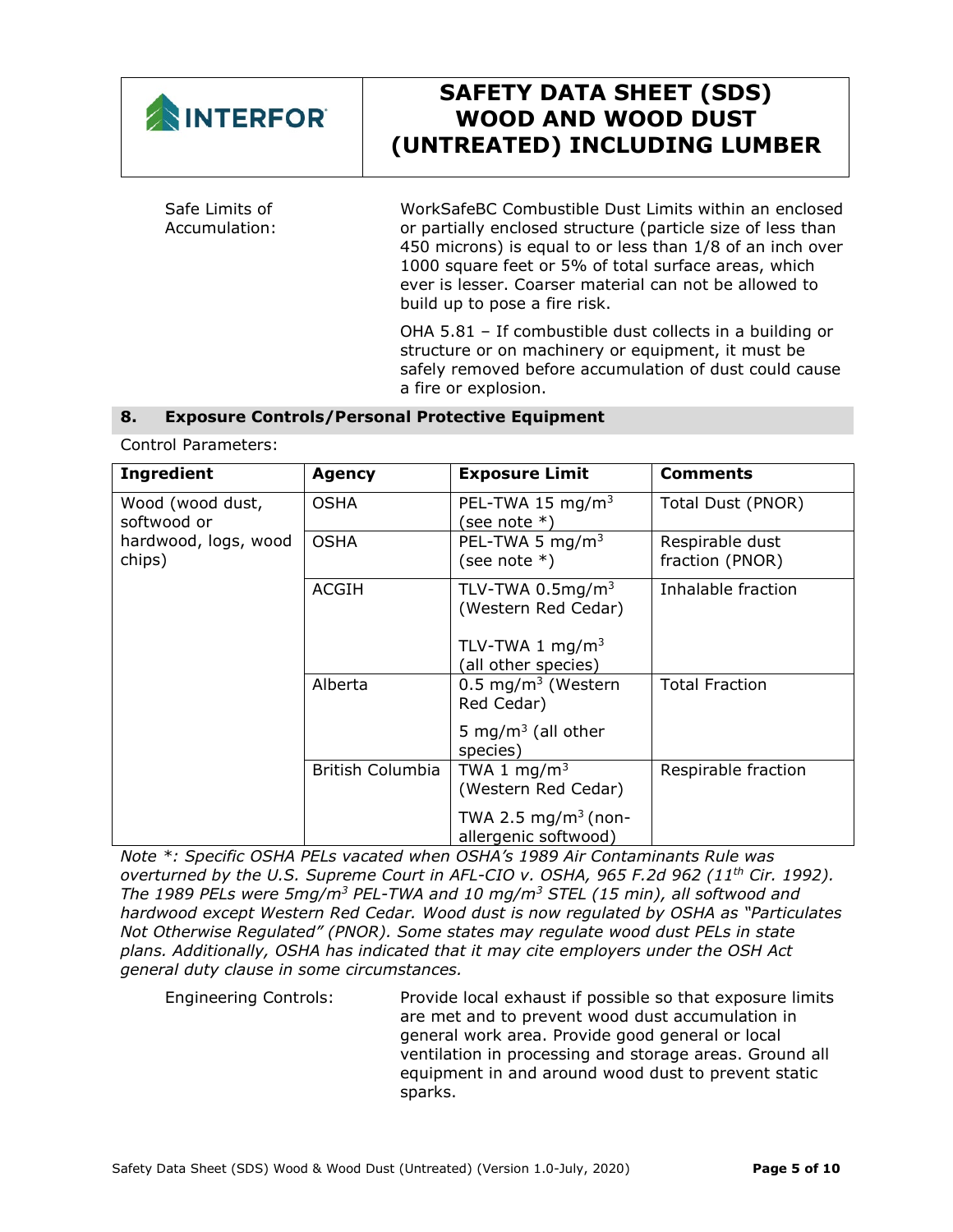|     | <b>INTERFOR</b>                                  | <b>SAFETY DATA SHEET (SDS)</b><br><b>WOOD AND WOOD DUST</b><br>(UNTREATED) INCLUDING LUMBER                                                                                 |
|-----|--------------------------------------------------|-----------------------------------------------------------------------------------------------------------------------------------------------------------------------------|
|     | <b>Individual Protection</b><br>Measures:        | Use gloves, tight fitting goggles or safety glasses, outer<br>garments that cover the skin to prevent prolonged or<br>repeated skin and eye exposure in dusty environments. |
|     |                                                  | Filtering face masks tested and approved under<br>applicable government standards (e.g. NIOSH (USA),<br>CSA (Canada)) where exposure limits may be exceeded.                |
|     |                                                  | Keep work areas free of accumulated dust and avoid<br>practices that disperse dust such as compressed air.                                                                  |
| 9.  | <b>Physical/Chemical Properties</b>              |                                                                                                                                                                             |
|     | Appearance:                                      | Light to dark color granular solid wood, wood chips,<br>shavings, logs, untreated lumber. Color dependent on<br>wood species and time dust was generated.                   |
|     | Odor/Odor Threshold:                             | N/A                                                                                                                                                                         |
|     | pH:                                              | N/A                                                                                                                                                                         |
|     | Melting & Freezing Point:                        | N/A                                                                                                                                                                         |
|     | Initial Boiling Point &<br><b>Boiling Range:</b> | N/A                                                                                                                                                                         |
|     | Flash Point:                                     | N/A                                                                                                                                                                         |
|     | Evaporation Rate:                                | N/A                                                                                                                                                                         |
|     | Flammability (solid, gas):                       | N/A                                                                                                                                                                         |
|     | <b>Explosive Limit:</b>                          | 40,000 mg of dust per cubic meter of air is often used.<br>Lower limits vary with exact composition, particle size,<br>moisture level, rate of heating.                     |
|     | Vapour Pressure:                                 | N/A                                                                                                                                                                         |
|     | Vapour Density (air $=1$ ):                      | N/A                                                                                                                                                                         |
|     | Relative Density (air=1):                        | N/A                                                                                                                                                                         |
|     | Solubility:                                      | Variable $< 0.1$                                                                                                                                                            |
|     | Partition Coefficient n-<br>Octanol/Water        | N/A                                                                                                                                                                         |
|     | Auto ignition Temperature:                       | Variable [typically 400-500 degrees F, 204-260 C]                                                                                                                           |
|     | Decomposition<br>Temperature:                    | Variable [typically 400-930 degrees F; 200-500 C]                                                                                                                           |
|     | Viscosity:                                       | N/A                                                                                                                                                                         |
| 10. | <b>Stability and Reactivity</b>                  |                                                                                                                                                                             |
|     | Reactivity:                                      | N/A                                                                                                                                                                         |
|     | <b>Chemical Stability:</b>                       | Stable under normal conditions.                                                                                                                                             |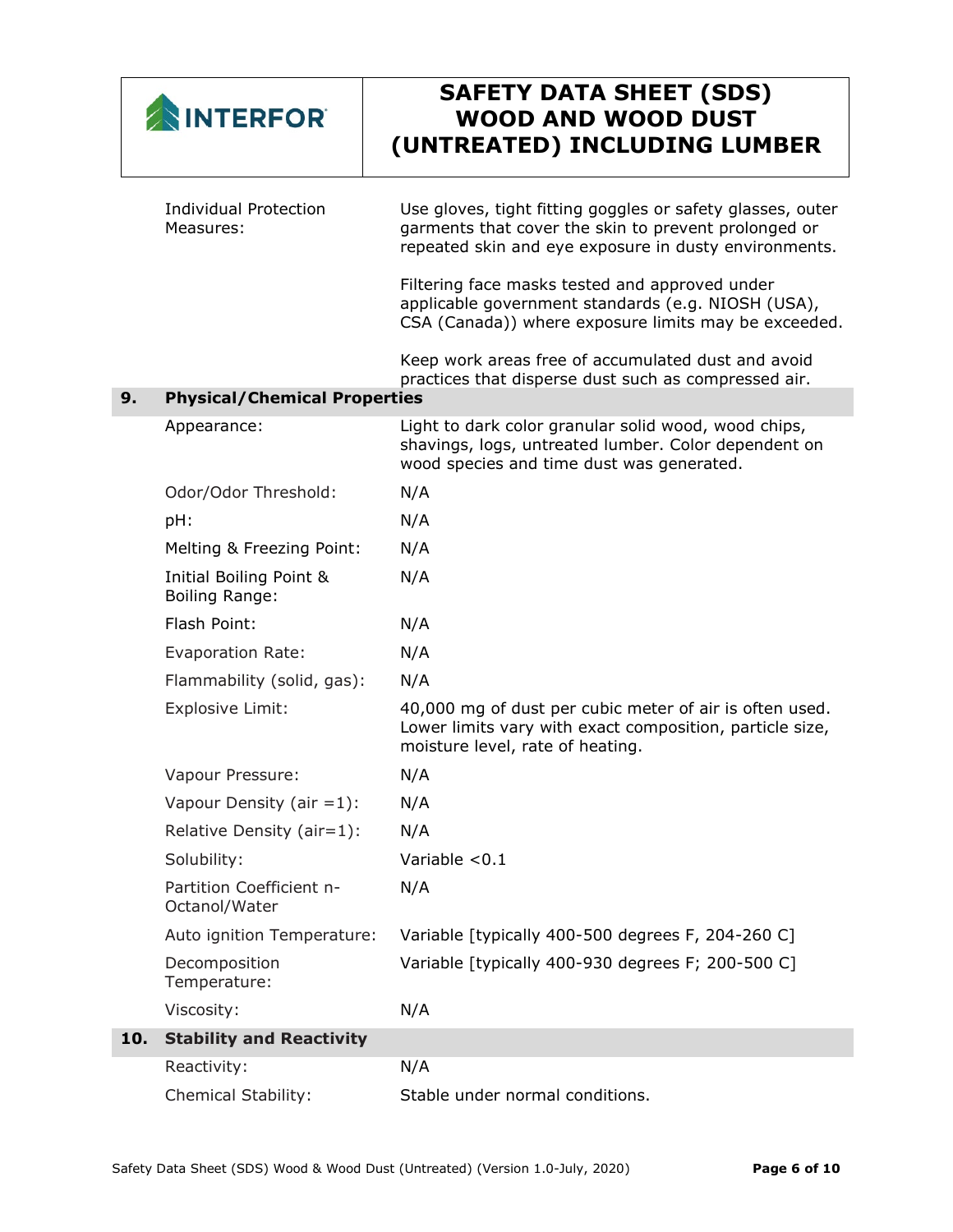

|     | Possibility of Hazardous<br>Reactions:                          | Polymerization will not occur.                                                                                                                                                                                                                                                   |
|-----|-----------------------------------------------------------------|----------------------------------------------------------------------------------------------------------------------------------------------------------------------------------------------------------------------------------------------------------------------------------|
|     | Conditions to avoid                                             | Avoid all sources of ignition.                                                                                                                                                                                                                                                   |
|     | incompatible Materials:<br>Hazardous Decomposition<br>Products: | Avoid contact with oxidizing agents and drying oils.<br>None known. Decomposition by heat will produce water,<br>carbon dioxide, formic acid, carbon monoxide,<br>inflammable vapors, wood coal and aldehydes and<br>should not occur in poorly ventilated areas.                |
| 11. | <b>Toxicological Information</b>                                |                                                                                                                                                                                                                                                                                  |
|     | Likely routes of exposure to<br>dust:                           | Inhalation, Skin, Eye                                                                                                                                                                                                                                                            |
|     | Acute toxicity:                                                 | LD50/LC50 not available                                                                                                                                                                                                                                                          |
|     | Skin corrosion/irritation:                                      | Causes skin irritation                                                                                                                                                                                                                                                           |
|     | Carcinogenicity:                                                | Wood dust may cause nasopharyngeal cancer and/or<br>cancer of the nasal cavities and paranasal sinuses by<br>inhalation.                                                                                                                                                         |
|     |                                                                 | NTP (National Toxicology Program): Wood Dust<br>classified as human carcinogen.                                                                                                                                                                                                  |
|     |                                                                 | IARC (International Agency for Research on Cancer):<br>Wood Dust classified as human carcinogen.                                                                                                                                                                                 |
|     |                                                                 | OSHA (Occupational Safety and Health Administration)<br>Regulated: Crystalline silica                                                                                                                                                                                            |
|     |                                                                 | IARC - GROUP 1: Carcinogenic to humans: Sufficient<br>evidence of carcinogenicity. This classification is<br>primarily based on studies showing an association<br>between occupational exposure to wood dust and<br>adenocarcinoma of the nasal cavity and paranasal<br>sinuses. |
|     | Specific target organ<br>toxicity (repeat exposure):            | May cause damage to organs (respiratory system)<br>through prolonged/repeated exposure.                                                                                                                                                                                          |
|     | Specific target organ<br>toxicity (single exposure):            | May cause respiratory irritation.                                                                                                                                                                                                                                                |
|     | Reproductive Toxicity:                                          | No data available.                                                                                                                                                                                                                                                               |
|     | Neurotoxicity and<br>teratogenicity:                            | No data available.                                                                                                                                                                                                                                                               |
|     | Mutagenicity:                                                   | No data available.                                                                                                                                                                                                                                                               |
| 12. | <b>Ecological Information</b>                                   |                                                                                                                                                                                                                                                                                  |
|     | Eco-toxicity:                                                   | Not available for finished product.                                                                                                                                                                                                                                              |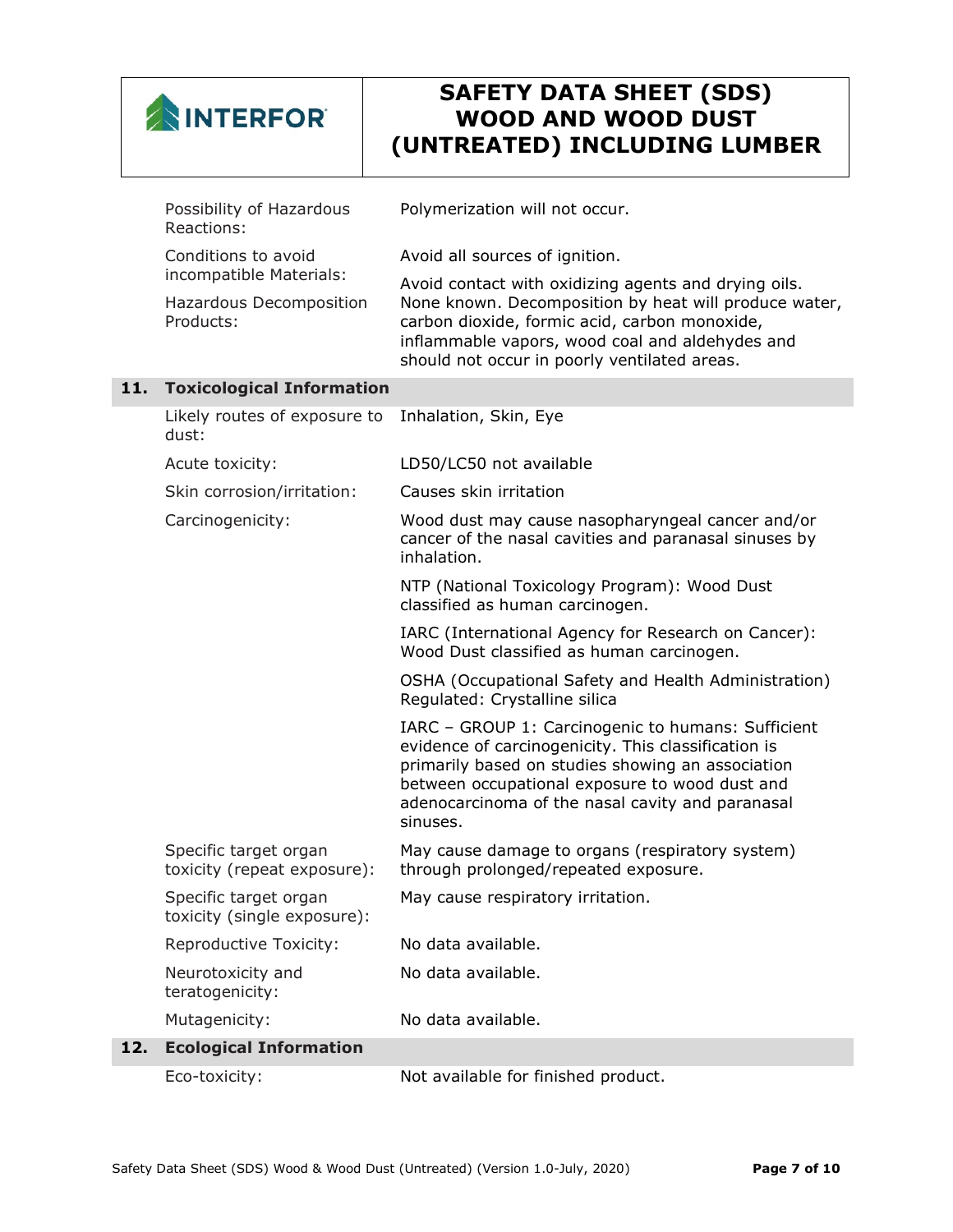

|     | Bio-persistence and<br>Degradability: | Material is biodegradable.                                                                                                                                                                                                                                                                                                     |
|-----|---------------------------------------|--------------------------------------------------------------------------------------------------------------------------------------------------------------------------------------------------------------------------------------------------------------------------------------------------------------------------------|
|     | Bio-Accumulation:                     | Not expected to bio-accumulate.                                                                                                                                                                                                                                                                                                |
|     | Soil Mobility:                        | Not available.                                                                                                                                                                                                                                                                                                                 |
|     | <b>Other Adverse Affects:</b>         | $N/A$ .                                                                                                                                                                                                                                                                                                                        |
| 13. | <b>Disposal Considerations</b>        |                                                                                                                                                                                                                                                                                                                                |
|     | Disposal Methods:                     | Dry land disposal or incineration is acceptable in most<br>areas. It is the user's responsibility to determine<br>whether the material meets local criteria for the type of<br>disposal chosen at the time of disposal. Wood dust may<br>pose a combustible hazard.                                                            |
| 14. | <b>Transportation Information</b>     |                                                                                                                                                                                                                                                                                                                                |
|     | Transportation:                       | Not regulated for transport.                                                                                                                                                                                                                                                                                                   |
| 15. | <b>Regulatory Information</b>         |                                                                                                                                                                                                                                                                                                                                |
|     | WHMIS (Canada):                       | Wood and wood products are exempt from WHMIS;<br>wood dust may be considered a controlled product<br>based on carcinogenicity.                                                                                                                                                                                                 |
|     | <b>CERCLA:</b>                        | N/A                                                                                                                                                                                                                                                                                                                            |
|     | DSL:                                  | N/A                                                                                                                                                                                                                                                                                                                            |
|     | OSHA:                                 | Wood products are not hazardous under OSHA Hazard<br>Communication Standards. Wood dust from sawing,<br>sanding, machining is considered hazardous.                                                                                                                                                                            |
|     | <b>TSCA:</b>                          | N/A                                                                                                                                                                                                                                                                                                                            |
|     | SARA Section 311/312                  | Immediate (acute) health hazard.                                                                                                                                                                                                                                                                                               |
|     | <b>Hazardous Classes:</b>             | Delayed (chronic) health hazard.                                                                                                                                                                                                                                                                                               |
|     | California Proposition 65:            | WARNING: Drilling, sawing, sanding or machining wood<br>products can expose you to wood dust, a substance<br>know to the State of California to cause cancer. Avoid<br>inhaling wood dust or use a dust mask or other<br>safeguards of personal protection. For more information<br>go to https://www.p65warnings.ca.gov/wood. |
|     |                                       | WARNING: This product can expose you to chemicals,<br>including Titanium Dioxide, which is know to the State                                                                                                                                                                                                                   |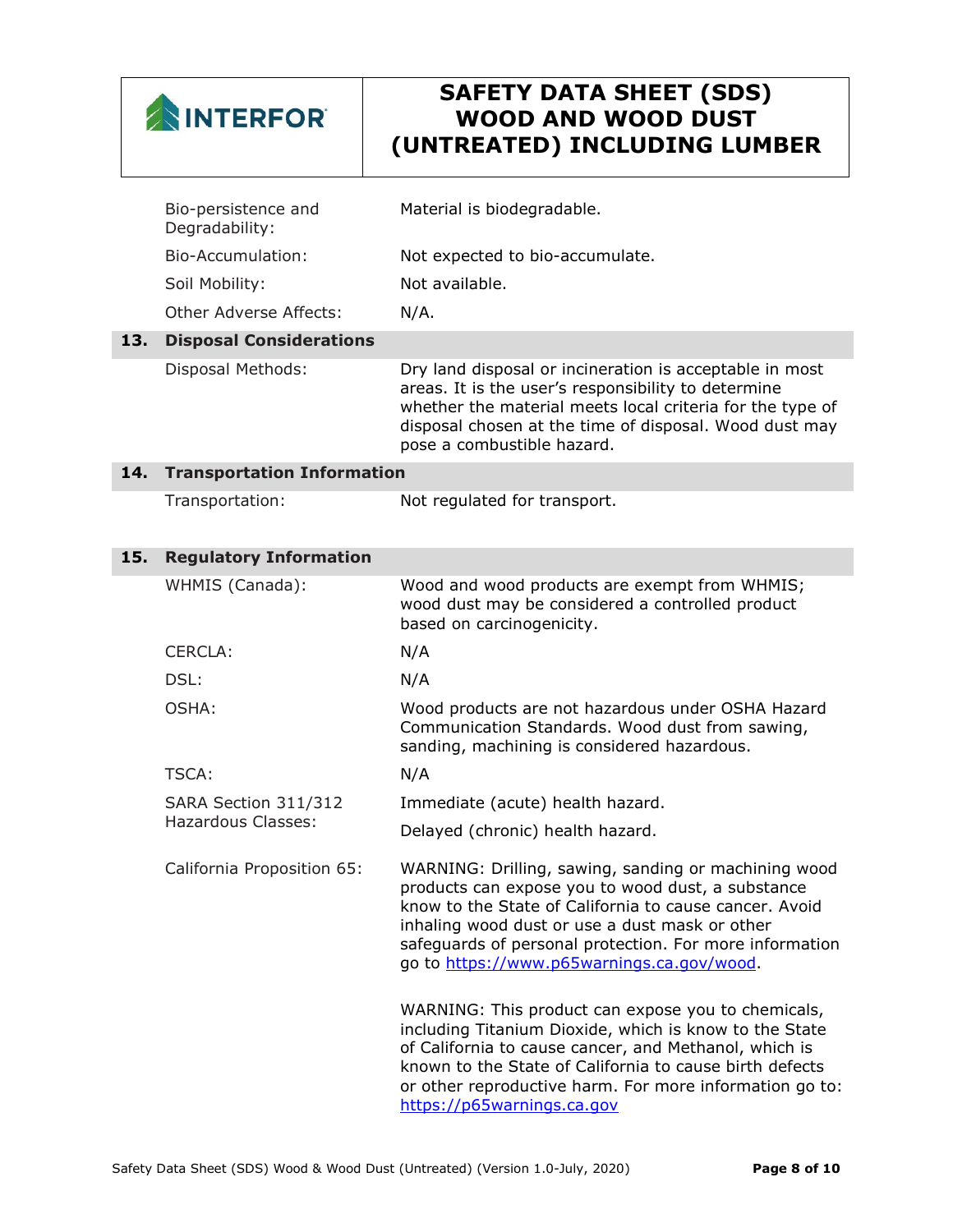| <b>INTERFORT</b> |                          | <b>SAFETY DATA SHEET (SDS)</b><br><b>WOOD AND WOOD DUST</b><br>(UNTREATED) INCLUDING LUMBER                                                                                                                                                                                                                                                                                                                                                                              |
|------------------|--------------------------|--------------------------------------------------------------------------------------------------------------------------------------------------------------------------------------------------------------------------------------------------------------------------------------------------------------------------------------------------------------------------------------------------------------------------------------------------------------------------|
|                  | Pennsylvania:            | Wood dust and crystalline silica appear on PA's<br>Appendix A, Hazardous Substances List.                                                                                                                                                                                                                                                                                                                                                                                |
|                  | New Jersey:              | Wood dust and crystalline silica appear on NJ's<br>Environmental Hazardous Substances List.                                                                                                                                                                                                                                                                                                                                                                              |
| 16.              | <b>Other Information</b> |                                                                                                                                                                                                                                                                                                                                                                                                                                                                          |
|                  | Date Prepared:           | June 2020                                                                                                                                                                                                                                                                                                                                                                                                                                                                |
|                  | User Responsibility:     | The information contained in this Safety Data Sheet is<br>based on the experience of occupational health and<br>safety professionals and comes from sources believed to<br>be accurate or otherwise technically correct. It is the<br>user's responsibility to determine if the product is<br>suitable for its proposed application(s) and to follow<br>necessary safety precautions. The user has the<br>responsibility to ensure that the most current SDS is<br>used. |
|                  | Abbreviations:           | $N/A$ – Not Applicable                                                                                                                                                                                                                                                                                                                                                                                                                                                   |